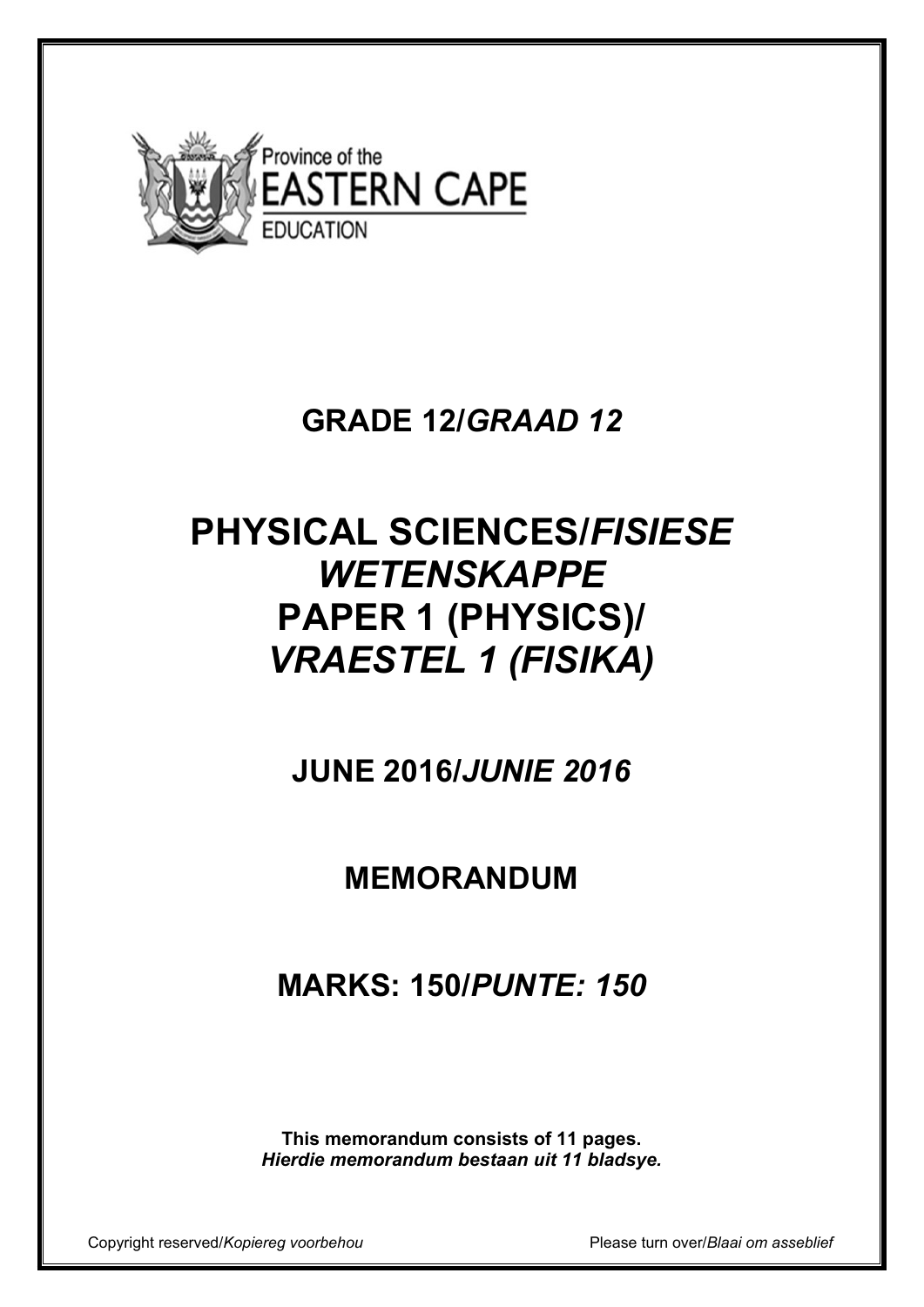#### **QUESTION 1/***VRAAG 1*

- 1.1 A<br>1.2 B
- 1.2 B<br>1.3 C
- 1.3  $C$ <br>1.4 D
- $1.4$
- 1.5 A
- 1.6 C
- 1.7 A<br>1.8 C  $1.8$
- 
- 1.9 A<br>1.10 D  $1.10$

### **[20]**

#### **QUESTION 2/***VRAAG 2*

| 2.1 | The force that opposes the motion<br>of an object $\checkmark$ and which<br>acts parallel to the surface. $\checkmark$ | Die krag wat die beweging van<br>'n voorwerp teenwerk $\checkmark$ en wat<br>parallel met die oppervlak inwerk. ✓ |  |
|-----|------------------------------------------------------------------------------------------------------------------------|-------------------------------------------------------------------------------------------------------------------|--|
| ററ  | When a requirent not force acto on an                                                                                  | 14/                                                                                                               |  |

direction of the (net) force  $\checkmark$  at *rigting van die (netto) krag*  $\checkmark$  teen an acceleration directly proportional *'n versnelling direk eweredig aan c* to the force <del>V</del> and<br>inversely proportional to the mass **end**<br>*en* of the object.  $\checkmark$  (3)

2.2 When a resultant/net force acts on an *Wanneer 'n resulterende/netto krag op 'n* object, the object accelerates in the *voorwerp inwerk, versnel die voorwerp in die* 'n versnelling direk eweredig aan die krag  $\checkmark$ omgekeerd eweredig aan die massa

(5)

| 2.3 |    |                                                      | <b>Marking criteria</b>                                                                                                                          | <b>Nasienkriteria</b>                                        |  |
|-----|----|------------------------------------------------------|--------------------------------------------------------------------------------------------------------------------------------------------------|--------------------------------------------------------------|--|
|     | ⊾N | Correct arrow and label for                          |                                                                                                                                                  | Korrekte pyl en byskrif vir                                  |  |
|     | F  | each force: $\checkmark$                             |                                                                                                                                                  | elke krag: $\checkmark$                                      |  |
|     |    |                                                      | Comparative lengths of                                                                                                                           | Vergelykende lengtes van                                     |  |
|     |    | arrows are not required.<br>Components of forces are |                                                                                                                                                  | pyle word nie vereis nie.                                    |  |
|     |    |                                                      |                                                                                                                                                  | Komponente van kragte                                        |  |
|     |    | not accepted.                                        |                                                                                                                                                  | word nie aanvaar nie.                                        |  |
|     | w  |                                                      | Accepted labels/Aanvaarbare byskrifte                                                                                                            |                                                              |  |
|     |    |                                                      | $F_w/F_q/mg/F_{weight}/Weight/Gravitational force/Force of$                                                                                      |                                                              |  |
|     |    | W                                                    | gravity                                                                                                                                          |                                                              |  |
|     |    |                                                      | $F_w/F_g/mg/F_{gewig}/Gewig/Gravitasiekrag$                                                                                                      |                                                              |  |
|     |    | F <sub>applied</sub><br>F                            |                                                                                                                                                  |                                                              |  |
|     |    |                                                      | $F_{toegepas}$                                                                                                                                   |                                                              |  |
|     |    |                                                      | $F_T$ /Tension/Force of rope on block                                                                                                            |                                                              |  |
|     |    | Τ                                                    | op blok                                                                                                                                          | F <sub>T</sub> /Spanning/Spankrag/Spanningskrag/Krag van tou |  |
|     |    | f                                                    | F <sub>friction</sub> /F <sub>f</sub> /Friction/Frictional force/Force of friction<br>$F_{\text{wrwing}}/F_f/\text{Wrywing}/\text{Wrywingskrag}$ |                                                              |  |
|     |    | N                                                    | $F_N/F_{normal}/Normal$ force<br>$F_N/F_{normal}/Normal$                                                                                         |                                                              |  |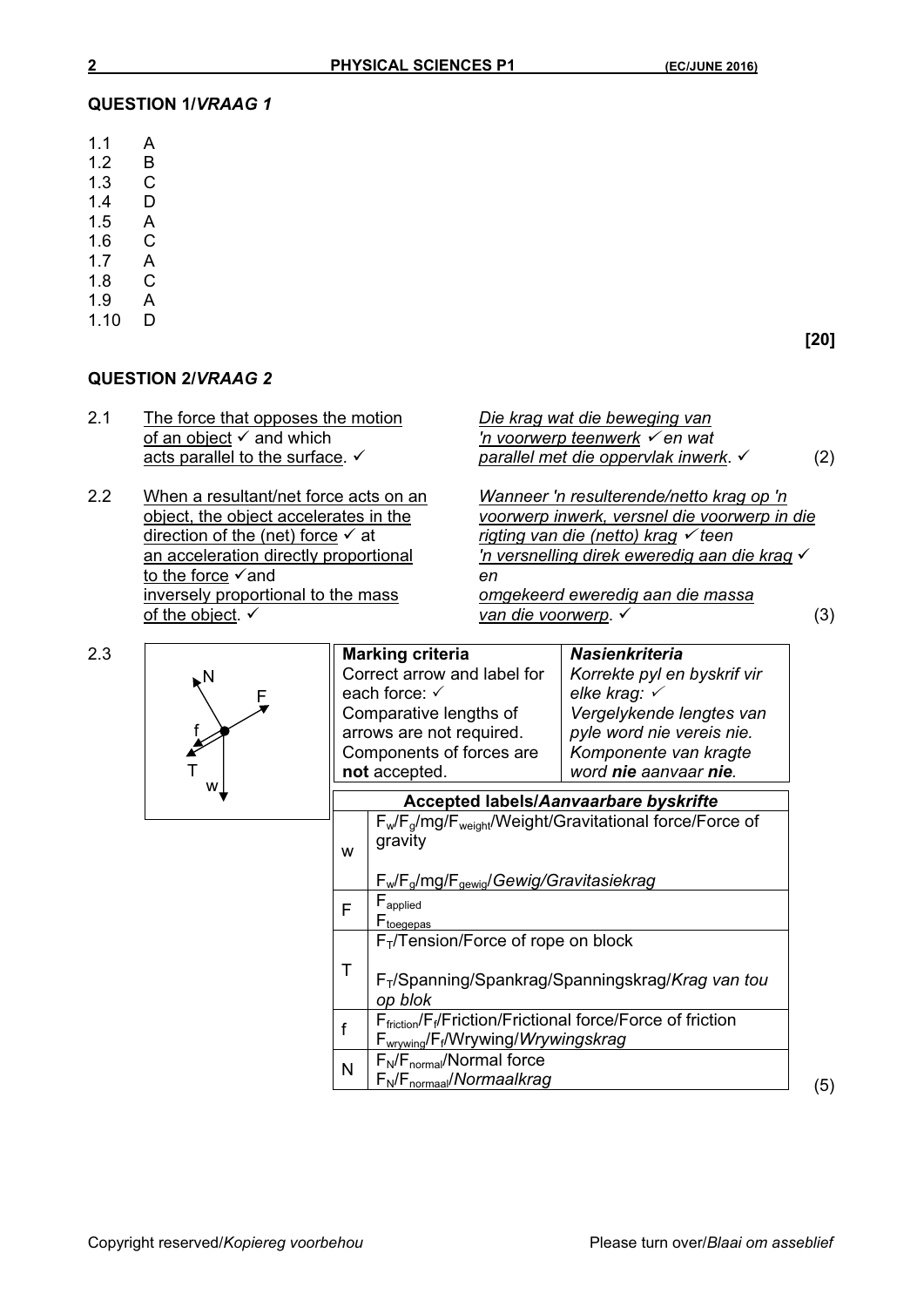

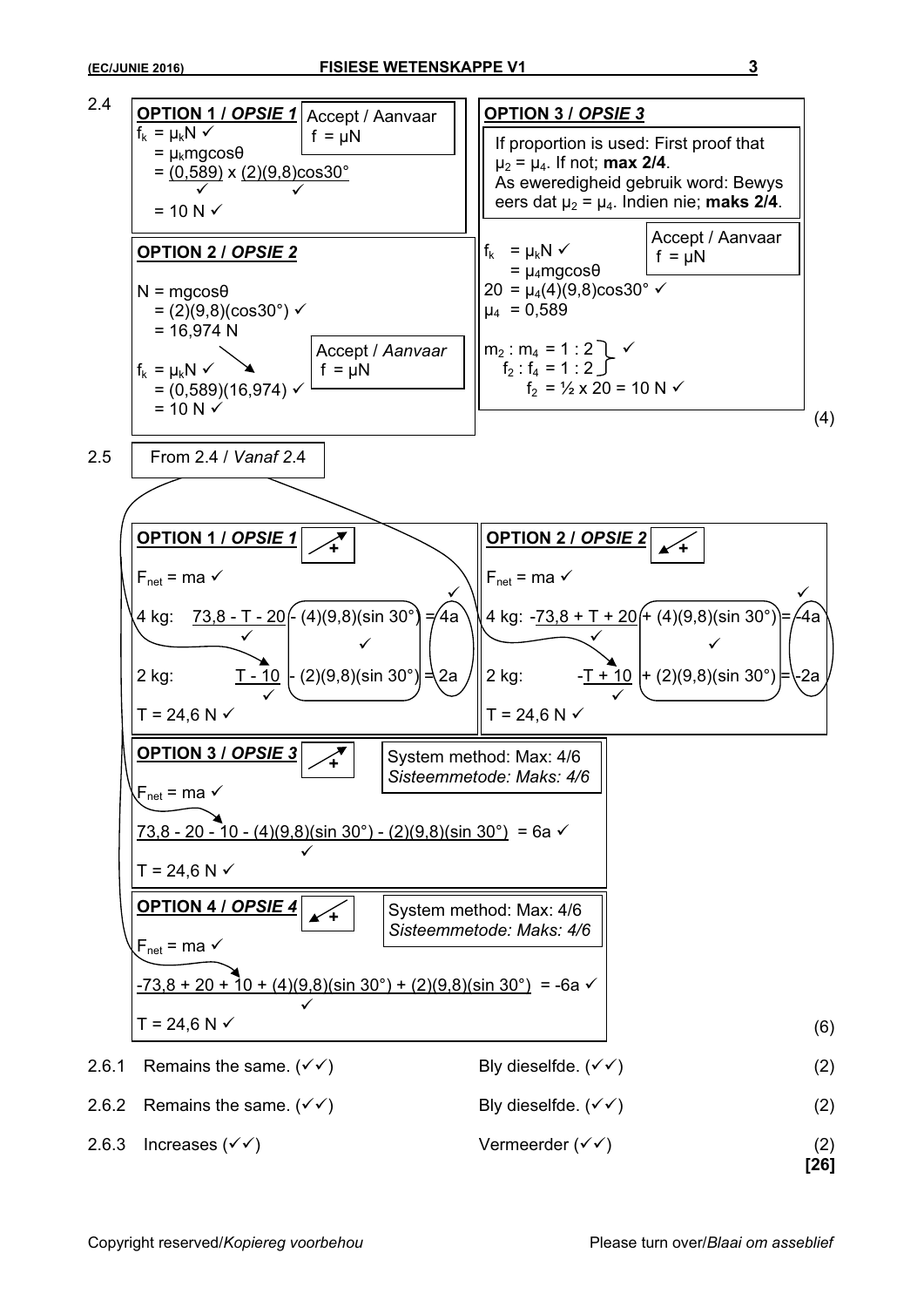#### **QUESTION 3/VRAAG 3**

3.1

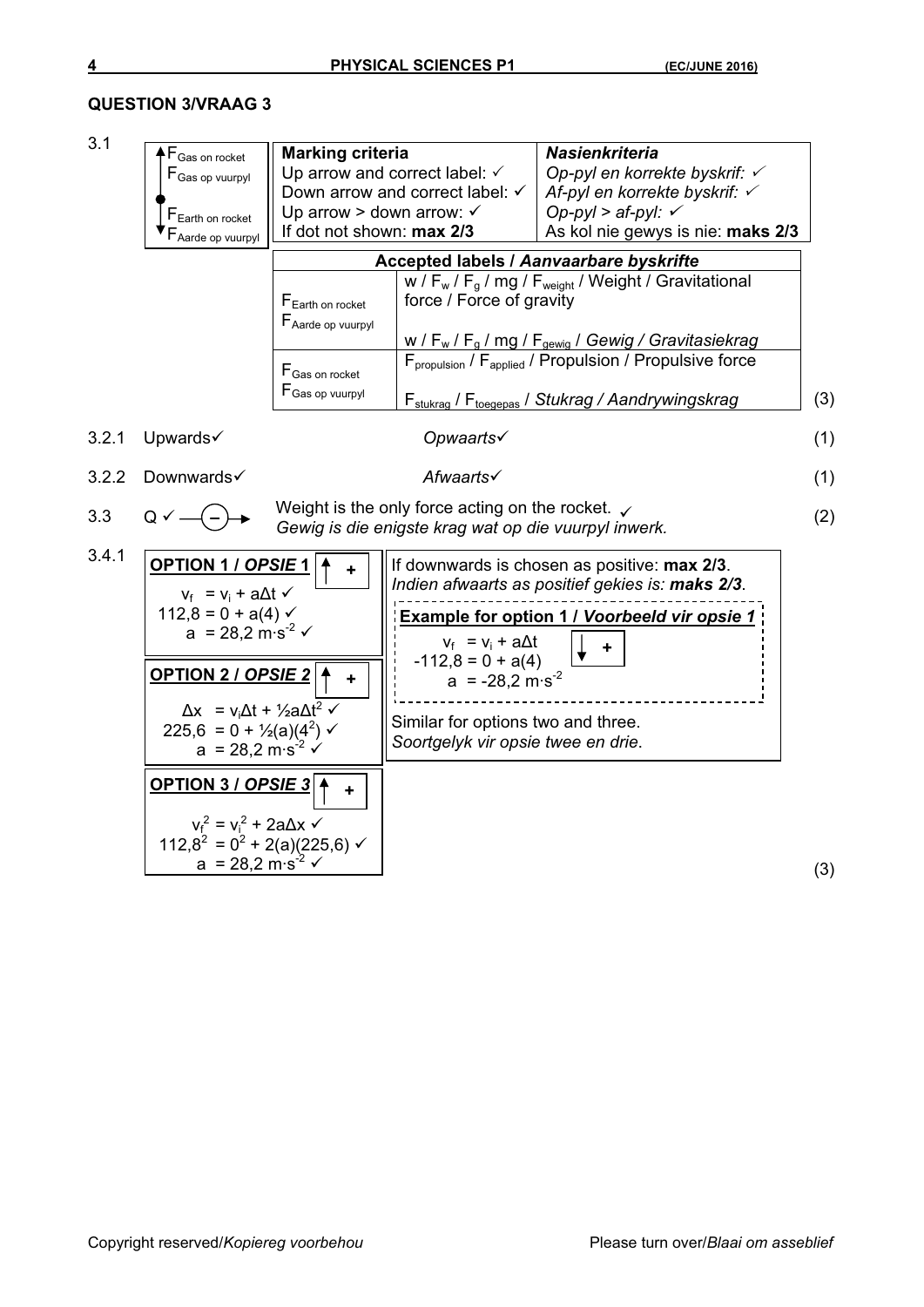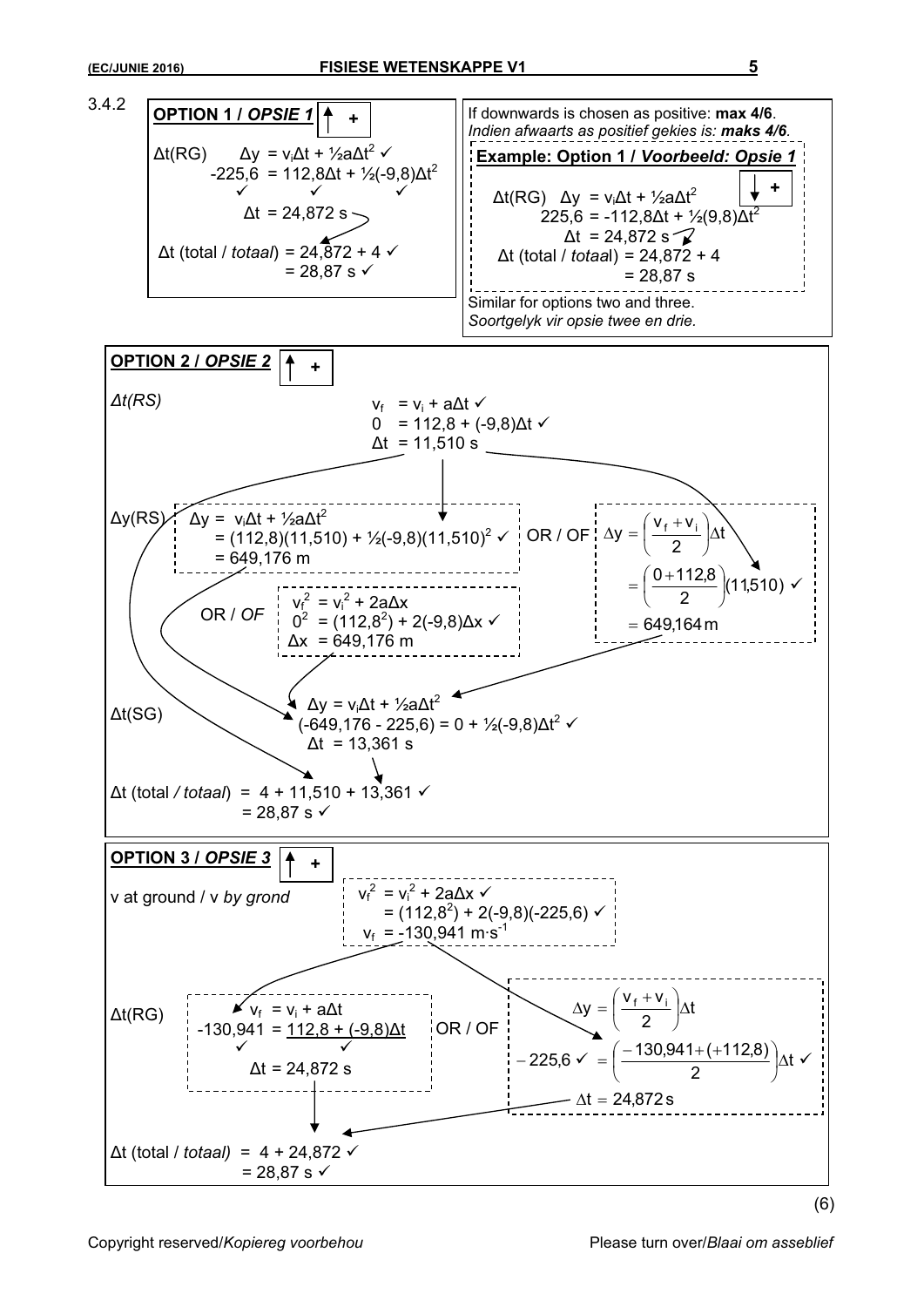

| <b>Marking criteria / Nasienkriteria</b>                                          |  |  |
|-----------------------------------------------------------------------------------|--|--|
| $(0,0)$ indicated.                                                                |  |  |
| $(4;112,8)$ indicated.                                                            |  |  |
| $t = 28.87$ <sup>*</sup> ) indicated; positive marking from Q3.4.2.               |  |  |
| Graph starts at $(0,0)$ ; straight line from $(0,0)$ to $(4,112,8)$ with positive |  |  |
| gradient.                                                                         |  |  |
| From (4;112,8): Straight line with negative gradient and ends at                  |  |  |
| $t = 28,87$ <sup>*</sup> ). Last value = positive marking from Q3.4.2.            |  |  |
| From (4;112,8): Straight line intersects the time axis between $t = 4$            |  |  |
| and $t = 28.87$ <sup>*</sup> ). Last value = positive marking from Q3.4.2.        |  |  |

If downwards is chosen as positive: **max 4/6**. Indien afwaarts as positief gekies is: **maks 4/6**.

Graph should be as indicated below, with similar marking criteria. *Grafiek moet wees soos hieronder aangedui met* 

*soortgelyke nasienkriteria.*



| Marking criteria / Nasienkriteria                                         |  |  |
|---------------------------------------------------------------------------|--|--|
| $(0,0)$ indicated.                                                        |  |  |
| $(4; -112, 8)$ indicated.                                                 |  |  |
| $t = 28,87*$ indicated; positive marking from Q3.4.2.                     |  |  |
| Graph starts at $(0,0)$ ; straight line from $(0,0)$ to $(4,-112,8)$ with |  |  |
| negative gradient.                                                        |  |  |
| From (4;-112,8): Straight line with positive gradient and ends at         |  |  |
| $t = 28,87$ <sup>*</sup> ). Last value = positive marking from Q3.4.2.    |  |  |
| From (4;-112,8): Straight line intersects the time axis between t         |  |  |
| $=$ 4 and t = 28,87(*). Last value = positive marking from Q3.4.2.        |  |  |

(6) **[22]**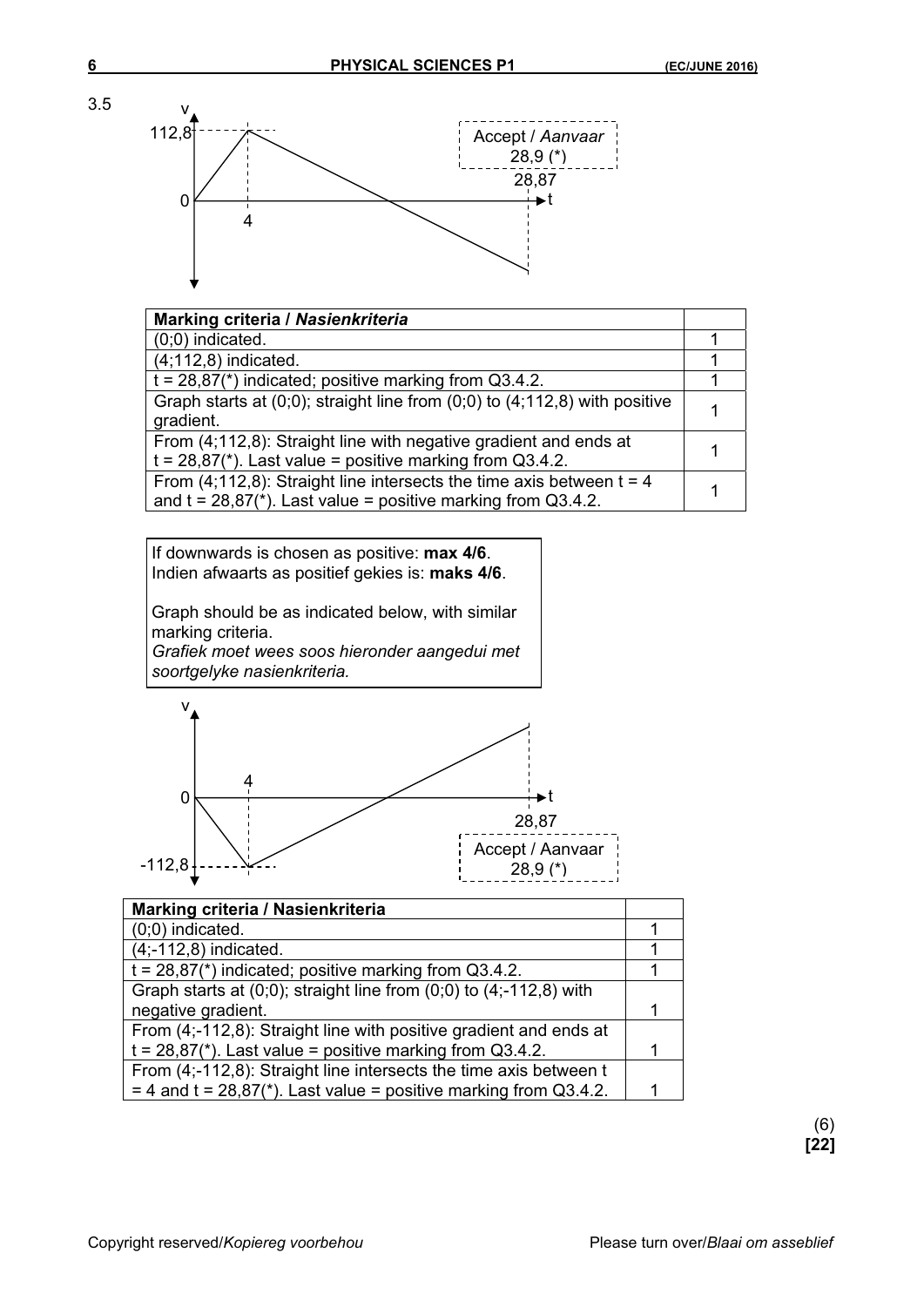#### **QUESTION 4/***VRAAG 4*

4.1 Momentum is the product of an *Momentum is die produk van 'n* 

object's mass and its velocity.  $(\checkmark)$  *voorwerp se massa en sy snelheid.*  $(\checkmark)$  (2)



| $W_f = \Delta K \checkmark$<br>= $\frac{1}{2}$ (175)(0 <sup>2</sup> ) - $\frac{1}{2}$ (175)(+20 <sup>2</sup> ) $\checkmark$<br>$= -35000 \text{ J}$ | Rig van beweging: $  $                                                                                    | $\Delta x = \left(\frac{v_f + v_i}{2}\right) \Delta t$<br>$v = \left(\frac{0+20}{2}\right)(8)$                                       | Rig van beweging: |
|-----------------------------------------------------------------------------------------------------------------------------------------------------|-----------------------------------------------------------------------------------------------------------|--------------------------------------------------------------------------------------------------------------------------------------|-------------------|
| <b>OPTION 3 / OPSIE 3</b><br>$W_f = \Delta K + \Delta U \checkmark$<br>$= -35000$ J $\checkmark$                                                    | Dir of motion:<br>Rig van beweging:<br>$= \frac{1}{2}(175)(0^2) - \frac{1}{2}(175)(+20^2) + 0 \checkmark$ | $= 80m$<br>= $f\Delta x \cos\theta \sqrt{\mathbf{x}}$<br>$W_{\rm f}$<br>$= (437,5)(80)(\cos 180^\circ)$<br>$= -35000$ J $\checkmark$ | (3)<br>[15]       |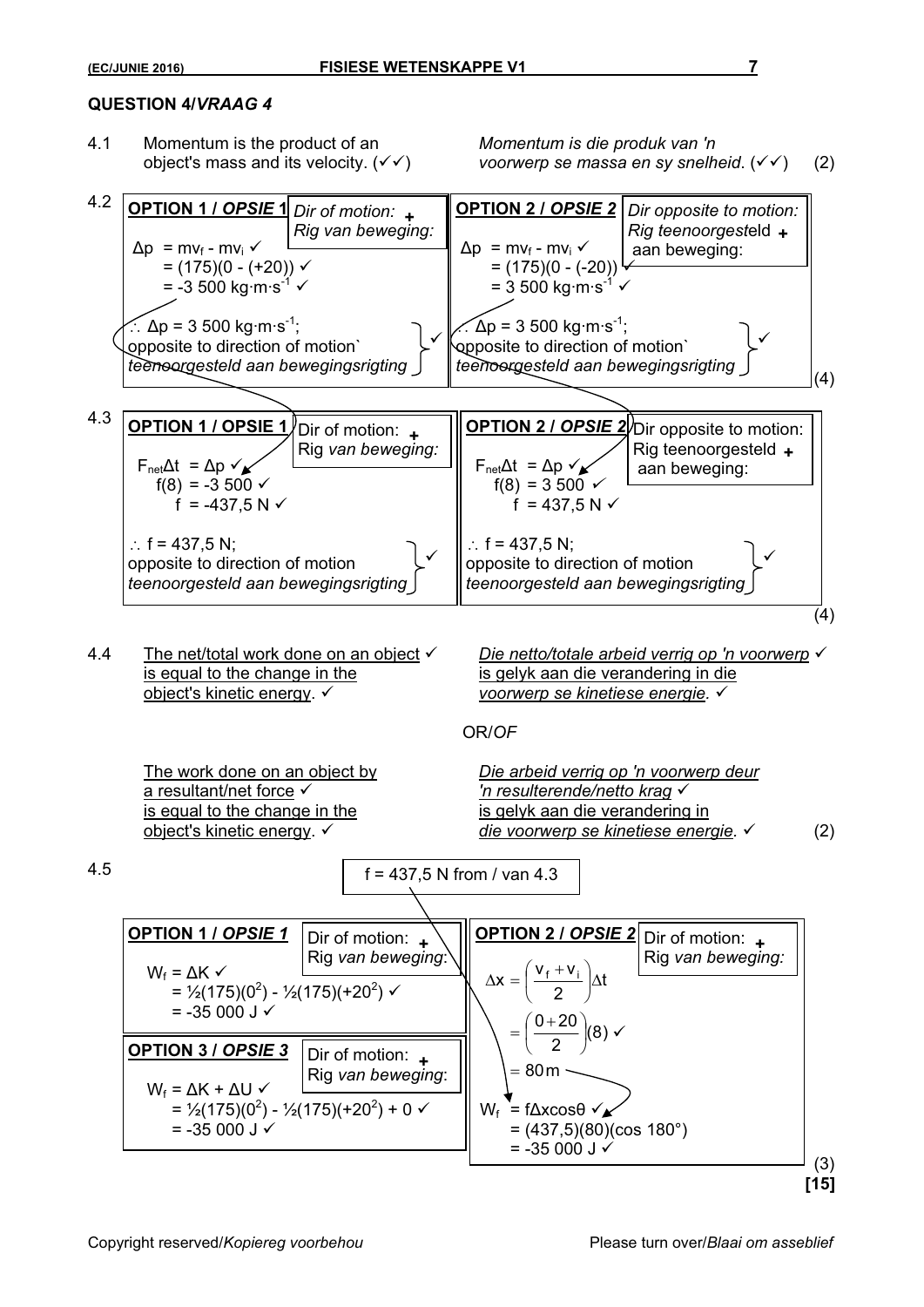#### **QUESTION 5/***VRAAG 5*

5.1 In an isolated system  $\checkmark$  *In 'n geslote sisteem*  $\checkmark$  the total mechanical energy (sum of *In 'n geslote sisteem* bly die totale meganiese energie (som gravitational potential energy and *van gravitasie-potensiële energie en*  kinetic energy) remains constant. <del>√</del> *kinetiese energie) konstant.* √ (2) 5.2  $v = 1,40 \text{ m} \cdot \text{s}^{-1} \checkmark$  (5) 5.3 Total linear momentum of a closed system v Dotale lineêre momentum in 'n geslote remains constant/is conserved. v sisteem  $\checkmark$  bly konstant/behoue.  $\checkmark$  (2) 5.4 (4) **[13]**  $\mathsf{E}_\mathsf{M}$  (Top/Bo) =  $\mathsf{E}_\mathsf{M}$  (Bottom/Onder) $\neg$  $(E_{p} + E_{k}) = (E_{p} + E_{k})$ mgh +  $\frac{1}{2}$  mv<sup>2</sup> = mgh +  $\frac{1}{2}$  mv<sup>2</sup>  $(1,6)(9,8)(1,5) + \frac{1}{2}(1,6)v^2 = 0 + \frac{1}{2}(1,6)(5,6^2)$ Anyone *Enigeen*  $\checkmark$  3  $\checkmark$ **OPTION 1 /** *OPSIE 1*  $\Sigma p_i = \Sigma p_f$  $m_1v_1 + m_2v_2 = m_{1+2}v$  $0,005v_1 + 1,595(0) \leq 1,6(1,40)$  $v_1$  = 448 m·s<sup>-1</sup> Magnitude of vel/speed = 448 m·s<sup>-1</sup>  $\checkmark$ *Grootte van snelheid*/*spoed* **+** Anyone **Enigeen OPTION 2 /** *OPSIE* **2**  $\Delta p_1$  =  $-\Delta p_2$  $m_1 \Delta v_1$  =  $-m_2 \Delta v_2$  $0,005(1,4 - v_1) \leq 1,595(1,4 - 0) \leq$  $v_1$  = 448 m $\cdot$ s<sup>-1</sup> Magnitude of vel/speed = 448 m·s<sup>-1</sup>  $\checkmark$ *Grootte van snelheid/spoed*  Anyone<br>Enigeen **+**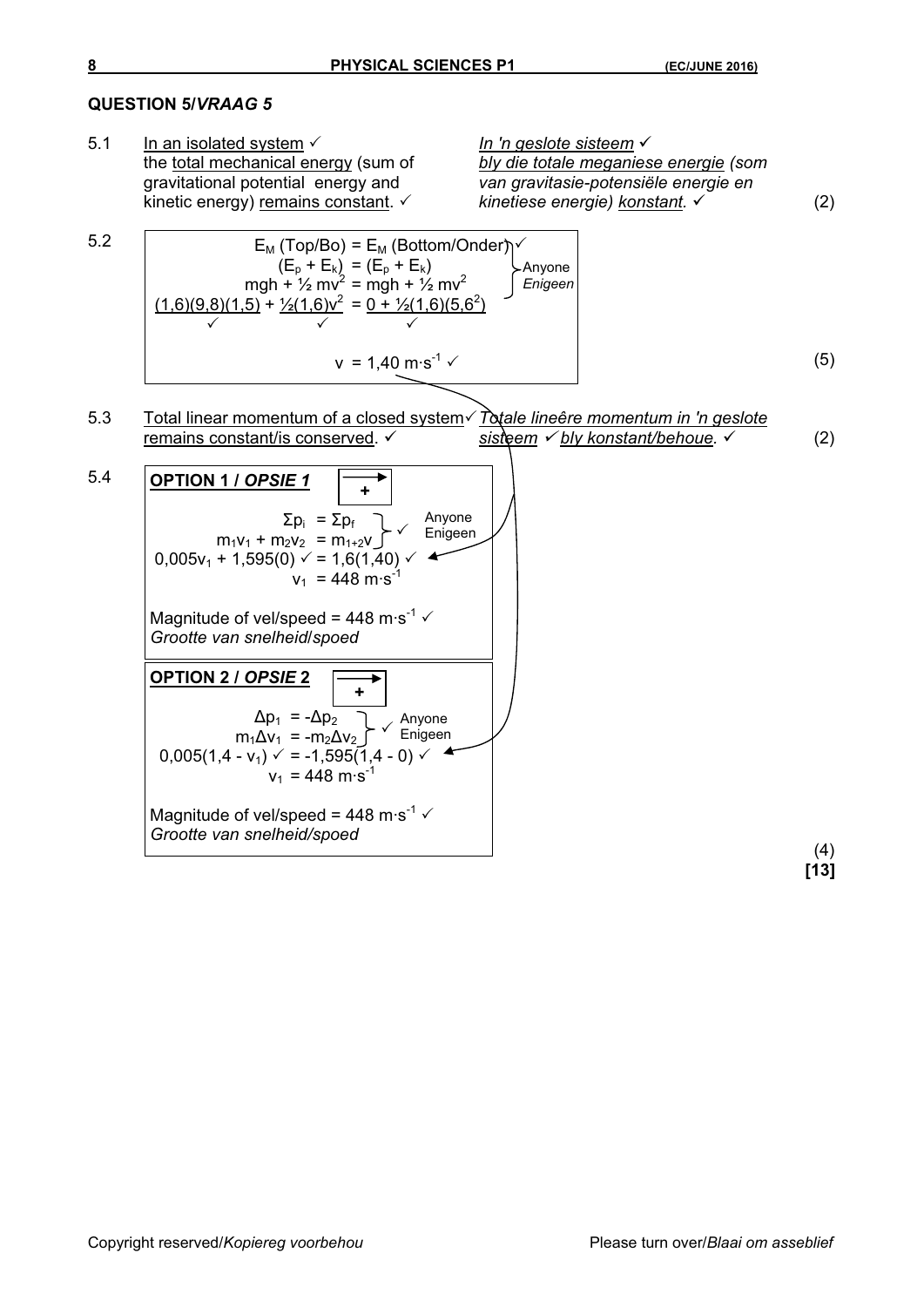#### **QUESTION 6/***VRAAG 6*

- 
- 6.2  $3 \checkmark$  (m·s<sup>-1</sup>) (1)
- 6.3.1 It is the change in frequency (or pitch) *Dit is die verandering in frekwensie (of* the sound source and the
- 6.3.2  $345 \checkmark$  (m·s<sup>-1</sup>) (1)

6.1 Speed  $\checkmark$  (1)

of the sound detected by a listener 9 *toonhoogte) van die klank waargeneem* deur 'n luisteraar *V*<br>omdat listener have different velocities *die klankbron en die luisteraar verskillende* snelhede relatief tot die medium het waarin propagation. 9 *die klank voortgeplant word*. 9 (2)

(4)



|       | 6.3.4 295 $\checkmark$ (K)   | Accept: The same temperature                             | Aanvaar: Dieselfde temperatuur | (1)         |
|-------|------------------------------|----------------------------------------------------------|--------------------------------|-------------|
| 6.4.1 | (Diagram) 3 $\checkmark$     |                                                          |                                | (1)         |
|       | 6.4.2 $1 \checkmark$ - - - - | The source is stationary.<br><i>Die bron staan stil.</i> |                                | (2)<br>[13] |

Copyright reserved/*Kopiereg voorbehou* Please turn over/*Blaai om asseblief*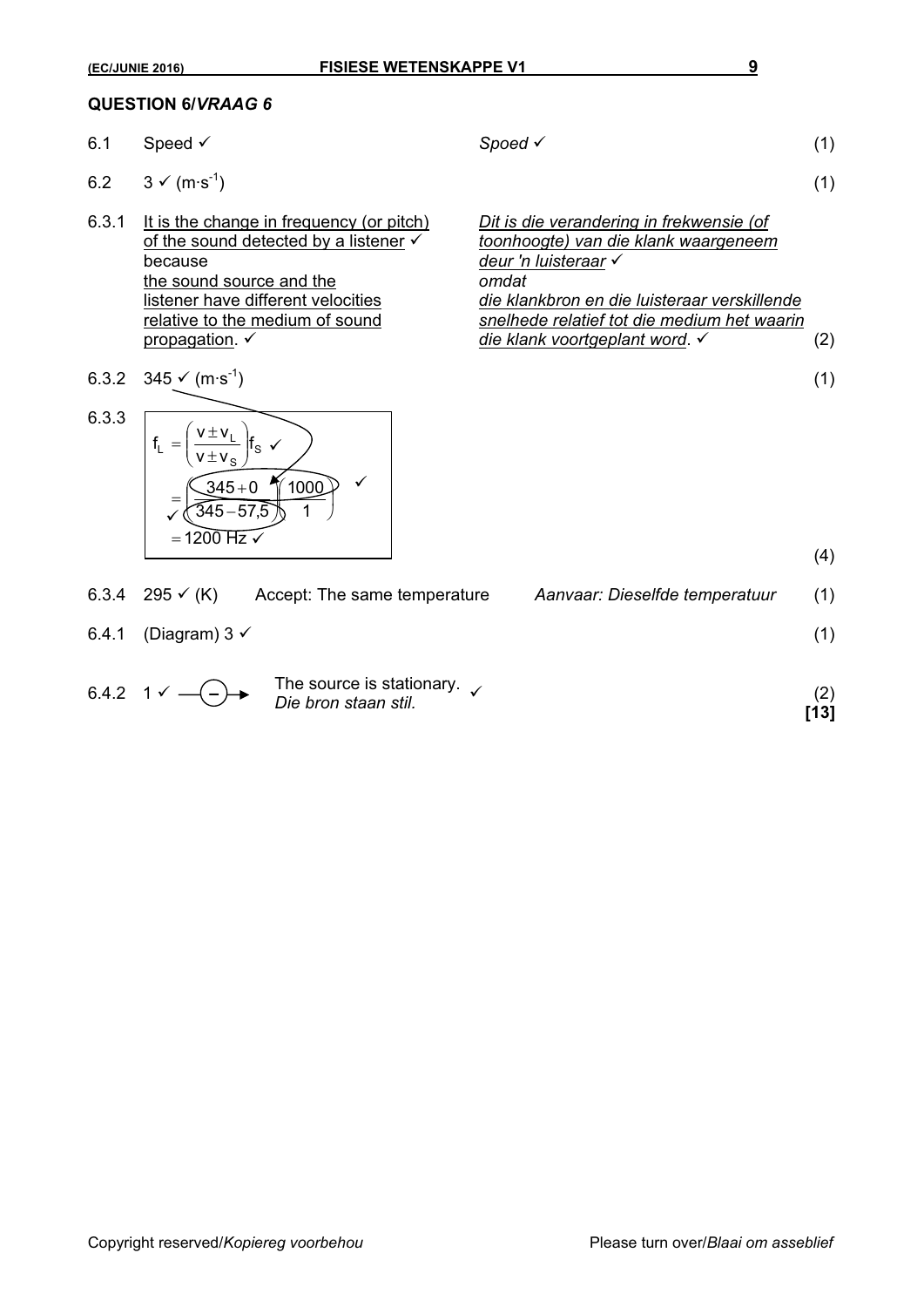#### **QUESTION 7/***VRAAG 7*

7.1.1 A region of space in which an electric *'n Gebied in die ruimte waarin* 

charge experiences a force.  $(\sqrt{\sqrt{}})$  *'n elektriese lading 'n krag ondervind.*  $(\sqrt{\sqrt{}})$  (2)

| 710 | <b>Marking criteria</b>  | <b>Nasienkriteria</b> |  |
|-----|--------------------------|-----------------------|--|
|     | Correct shape            | Korrekte patroon      |  |
|     | Direction of field lines | Rigting van veldlyne  |  |
|     |                          |                       |  |

**OPTION 2** */ OPSIE 2*

2  $Q = \frac{Q_{x} + Q}{2}$ 

 $=\frac{Q_{x}+Q_{y}}{Q_{y}}$ 

 $=$   $-$ 

 $x + \mathbf{w}_Y$ 

 $=\frac{(+2\times10^{-9})+(-1)^{2}}{2}$ 

2,5 x 10 $^{\circ}$  C

2  $(+2\times10^{-9})+(-7\times10^{-9})$ 

 $9117 - 7210 - 9$ 

 $\checkmark$ 

 $\checkmark$ 

 $-9$  )  $(7 \times 10^{-7})$ 

9

 $\checkmark$ 

<sup>-</sup>



**OPTION 1 /** *OPSIE 1*

2,5 nC 2  $(+2)+(-7)$ 2  $Q = \frac{Q_X + Q_Y}{2}$ 

 $\checkmark$ 

 $\checkmark$ 

 $\checkmark$ 

 $=\frac{(+2)+(-)}{2}$ 

 $=\frac{Q_{x}+Q_{y}}{Q_{y}}$ 

 $=$   $-$ 

7.2.1 Y to/na  $X \checkmark$ 

7.2.2

(3)

(2)

$$
(\mathbf{1})
$$

$$
\qquad \qquad (3)
$$

(3)

7.2.3 The magnitude of the electrostatic force exerted by one point charge on another point charge  $\checkmark$ is directly proportional to the product of the magnitudes of the charges  $\checkmark$ and inversely proportional to the square of the distance between them.  $\checkmark$ 

*Die grootte van die elektrostatiese krag wat een puntlading op 'n ander puntlading uitoefen,* <sup>9</sup> *is direk eweredig aan die produk van die grootte van die ladings* <sup>9</sup> *en omgekeerd eweredig aan die kwadraat van die afstand tussen hulle.* <sup>9</sup>

7.2.4 (5) **[19] OPTION 1 /** *OPSIE 1*  $F = 1,41 \times 10^{-8}$  N; repulsive / to the left *afstotend / na links*   $= 1,41x10^{-8}$  N  $\checkmark$ 2  $(9 \times 10^{9})$ (2,5 x 10<sup>-9</sup>)(2,5 x 10<sup>9</sup>) r  $F = \frac{kQQ}{r^2}$ 2  $9 \times 25 \times 10^{-9} \times 25 \times 10^{9}$ 2  $=\frac{(0.018)(0.018)(0.018)}{2^2}$  $=$  $\checkmark$  $\checkmark$ **OPTION 2 /** *OPSIE 2*  $F = 1,41 \times 10^{-8} N;$ repulsive / to the left *afstotend / na links*   $1,41\times10^{-8}$  N 2  $(9 \times 10^{9})$ (-2,5 x 10<sup>-9</sup>)(-2,5 x 10<sup>9</sup>) r  $F = \frac{kQQ}{r^2}$ 8 2  $9$   $\sqrt{25}$   $\sqrt{10^{-9}}$   $\sqrt{25}$   $\sqrt{10^9}$ -- $=$  $=\frac{(9\times10^{9})(-2.5\times10^{-9})(-2.5\times10^{-9})}{2}$  $\checkmark$  $\checkmark$  $\checkmark$